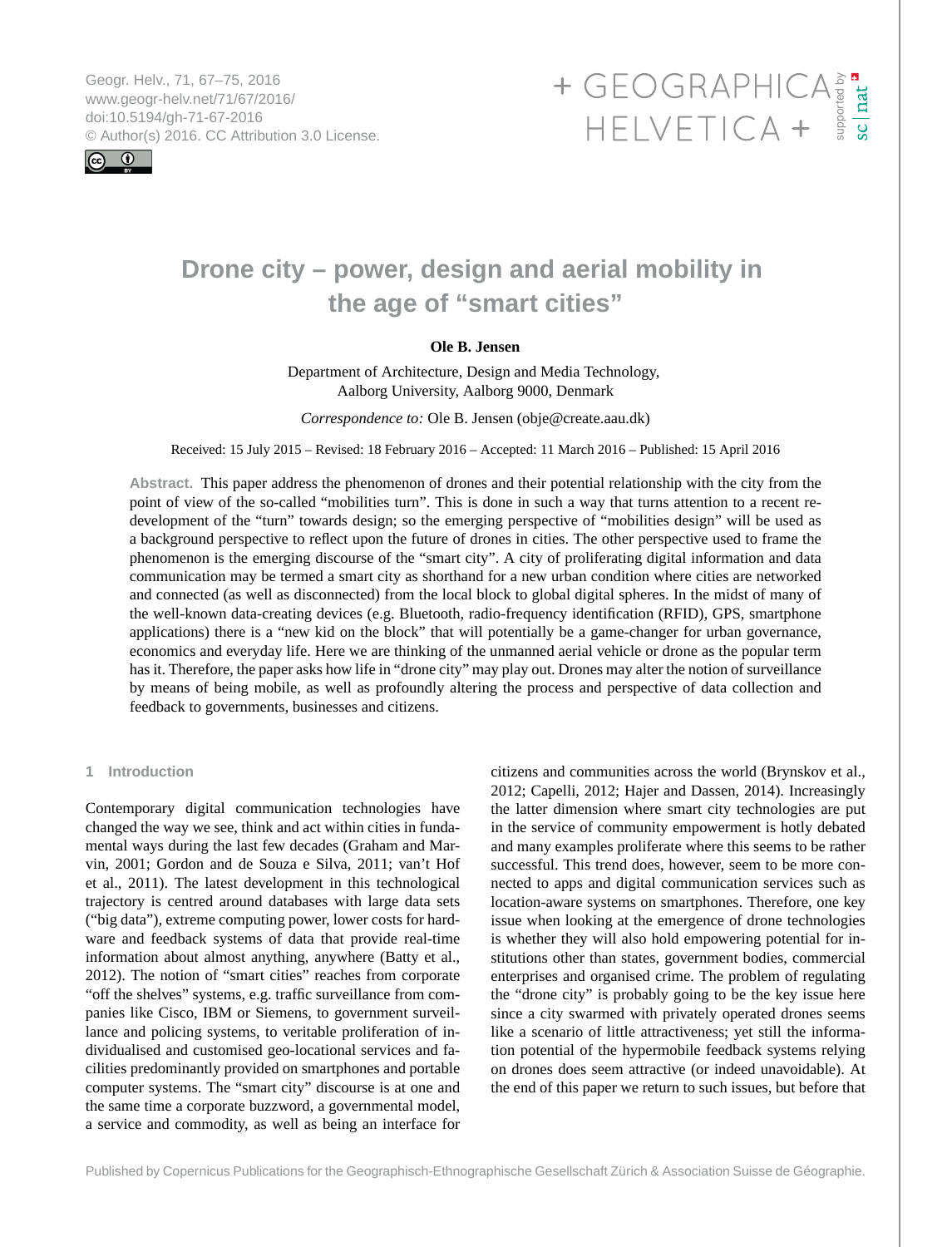we will explore an analytical framework for understanding the issues connected to life in the drone city.

# **2 Smart cities, feedback urbanism and drones**

There is already vast literature trying to come to terms with the contemporary urban situation as one of increased mediation and that is highly influenced by the presence (and absence) of digital networked technologies. In this paper we cannot possibly deal with this literature in detail (see Batty et al., 2012), but the underpinning understanding of the smart city is based on research which sets up a vocabulary containing key terms like "net locality" (Gordon and Silva, 2011), "code/space" (Kitchin and Dodge, 2011), "digital ground" (McCullough, 2004), "decoding the city" (Offenhuber and Ratti, 2014), "splintering urbanism" (Graham and Marvin, 2001), the "militarization of urbanism" (Graham, 2010), and the "sentient city" (Shephard, 2011). The key feature from the smart city literature is (when it comes to technology) the capacity to harvest, store, analyse, and distribute very large amounts of real-time data in complex systems of variable accessibility. The term "feedback urbanism" will be used here as a shorthand for this predominant feature and complex dynamic. At the time of writing there are big challenges in relation to the environment, globalisation, unequal development, geopolitical conflicts and demographic shifts. The more serious part of the smart city agenda recognises these challenges and sees these new technologies as parts of the potential solution to such grave matters. In Hajer and Dassen's sobering words, "the future calls for smart urbanism rather than smart cities" (Hajer and Dassen, 2014:13). Offenhuber and Ratti summarize the situation in the following way:

[The theory of] smart cities, both an academic and an engineering discipline, is advanced by systems theorists and companies such as IBM, Siemens, or Cisco. The concept of smart cities promises to improve the management of cities by making its infrastructures more adaptive – able to collect information about its own state and to regulate itself based on the state of the whole system. Finally, perhaps most fundamentally, the role of the citizens in the governance of cities has changed in important ways. The rise of social media led to new form of participation and social activism. Beyond traditional forms of participation in planning projects, citizens voluntarily fulfill increasingly sophisticated roles in monitoring, management, and governance of city and its infrastructure (Offenhuber and Ratti, 2014:8).

What emerges is a flimsy image of various agencies and stakeholders vesting and loading the smart city term with whatever seem opportune for their interests. In this respect the smart city discourse is no different from other times in

the history of technology when divergent interpretations of the potential of technology are the order of the day. However, we want to zoom in, as it were, from this general level of discussion to one particular technology of the many within the smart city context, namely that of drones.

#### 2.1 Drone usages and surveillance

From this contextualisation of the contemporary city being increasingly technologised and mediatised we will turn to a particular technology, namely that which in popular discourse has come to be named drones. Many experts resist this term due to its connotations of geopolitical conflicts where western states are utilising drones in the "war against terror" and where "killing at a distance" has been the most predominant imprint on the public debate. Here we want to focus on drone technology as a new dimension of real-time surveillance information in the contemporary city on a more general level. Needless to say, the ethical issues connected to drone technology do not go away simply because we turn to its domestication and naturalisation within cities that are not in war-like conflicts. Elsewhere this has been described in Michel Foucault's analysis of western governmental techniques and their testing in foreign contexts and the bringing back into domestic settings afterwards (Foucault, 2003). Foucault terms this a "boomerang" effect, and drone testing in war-ridden and geopolitical zones of conflict before they will appear as urban surveillance technologies in western cities may therefore be described as "Foucaultdian boomerangs" (Jensen, 2016).

Before embarking on more detailed discussion, let us, however, note how unmanned aerial vehicles (or drones) are defined by the British Ministry of Defence:

An unmanned aircraft (sometimes abbreviated to UA) is defined as an aircraft that does not carry a human operator, is operated remotely using varying levels of automated functions, is normally recoverable, and can carry a lethal or non-lethal payload (British Ministry of Defence, 2011:1–2).

Here, as elsewhere, we shall define them as unmanned and remote-controlled flying devices capable of transmitting long-distance surveillance information, as well as carrying weapons (Jensen, 2016).

Drone applications have raised ethical and political concerns in relation to geopolitical aggression and the war against terror as well as the domestic use of drones for urban surveillance triggers public debates about privacy and civil rights, feeding a generally critical academic discourse (e.g. Chamayou, 2014; Finn and Wright, 2012; Goodman, 2013; Graham and Hewitt, 2012; Neocleous, 2013; Saif, 2014; Singer, 2013; Wall and Monahan, 2011; and Urry, 2014). The fact that we are looking at an aerial type of surveillance technology furthermore relates it to a notion of "air power" (Kaplan, 2006; Virilio, 1989) by means of the supremacy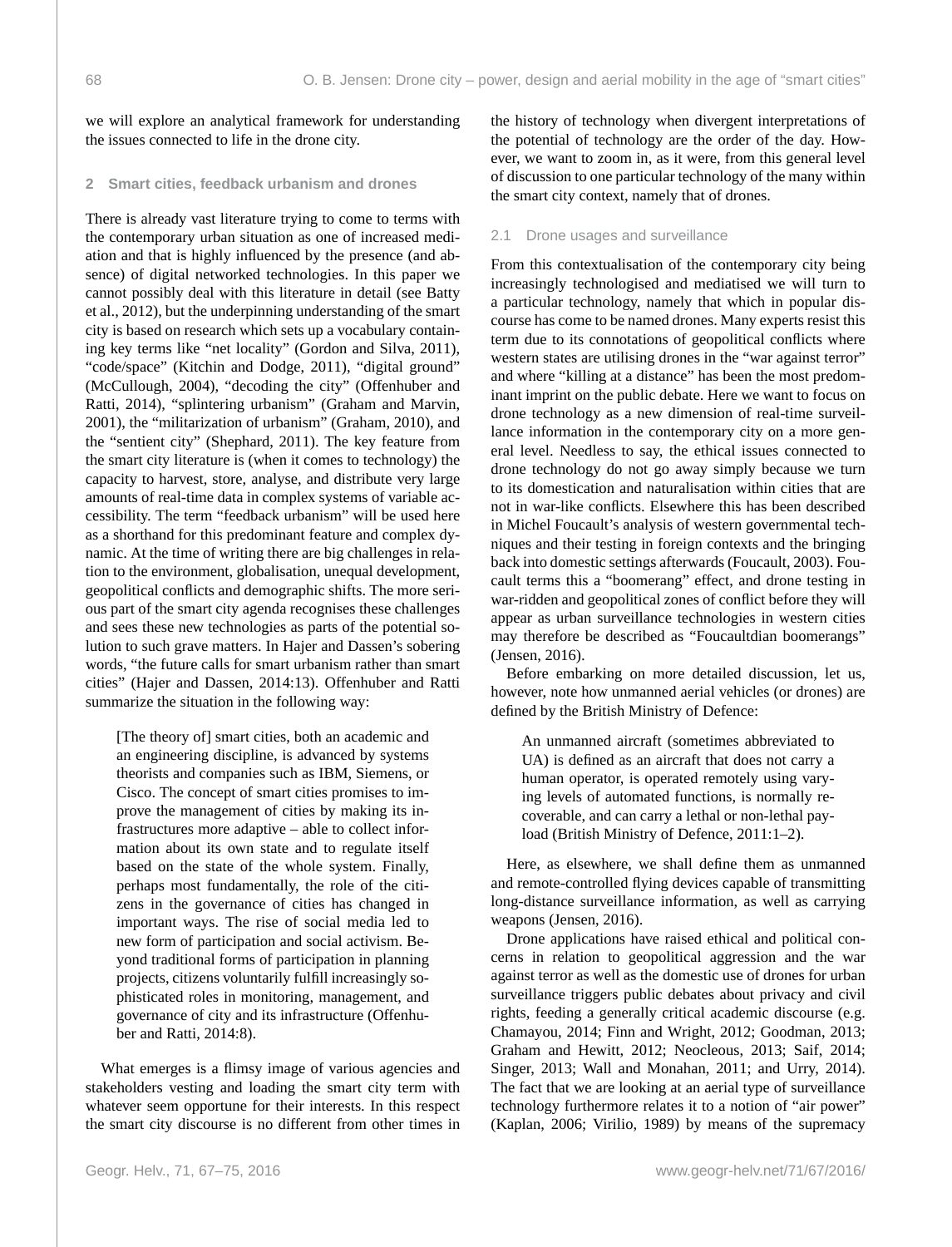gained from a privileged vertical viewing point (Gettinter et al., 2014). The notion of an all-seeing gaze of the state (Scott, 1998) or a panopticon of surveillance (Bentham, 1995) are relevant concerns. The worst-case scenario could then become one where "swarms of tiny, armed drones equipped with advanced sensors and communicating with each other, will thus be deployed to loiter permanently above the streets, deserts and highways" (Graham, 2010:xiii). What is at issue here is drone usage in non-combat contexts and what that might mean for the future life in drone city:

The use of drones in non-combat settings may symbolically transform those sites to arenas of agonistic engagement and further militarise domestic police departments and government agencies to the detriment of individual liberties and the public good . . . bodies below becomes things to track, monitor, and apprehend, and kill, while the pilot and other allies on the network remain differentiated and proximate, at least culturally if not physically (Wall and Monahan, 2011:245–246).

Needless to say these are voices from the critical quarters of the academic community. There seems to be no doubt about the many applications and also that drone surveillance represents a huge leap in cost savings and humanitarian potential, for example in disaster zones. However, when it comes to imagining drones as a new dimension of urban surveillance there are reasons for critical and cautious reflection. It lies beyond the capacity of this paper to lay out the vast literature that is of relevance within surveillance studies, but drones and surveillance have been significantly addressed over the last few years (e.g. see Jensen, 2016; Greene, 2015; Klauser, 2013). Here we shall not report on these controversies in more detail but rather turn to the situational understanding of mobilities as a new and fruitful intersection with surveillance studies.

# **3 The "mobilities turn" – engaging situations and design**

During the last decade or so, scholars within sociology, geography and other social science have started to pay particular attention to the way societies are better characterised by mobility, connections and networks than by static notions of societies as things. The so-called mobilities turn within social sciences thus turns to the mobility of people, goods, vehicles and information from the point of view that mobilities is much more than movement "from A to B". The mobilities turn has dedicated its research to explore the social, cultural, environmental, economic, political and technical dimensions of this increasingly mobile society (see Adey et al., 2014; Cresswell, 2006; Urry, 2000, 2007, 2014). The field is cross-disciplinary and reaches far into globalisation studies, migration studies, disability studies, tourism studies, technology studies and much more. Here we shall focus on the



**Figure 1.** The Staging Mobilities framework (published in Jensen, 2013:6)

interface with design and architecture – a rather recent development within the mobilities turn. From the point of a situational understanding of mobilities, a new research agenda of "mobilities design" has emerged (Jensen, 2014). This perspective lends itself particularly well to exploring micro-level implications of mobile technologies and has, for example, been used to explore mobile phones in public spaces (Jensen, 2013). Here we shall aim to connect the detailed situational understanding of mobilities with the design questions, paving the way for an analytical model of surveillance dimensions to be developed at the end of this paper.

In this paper we shall focus on two particular points of value in applying the mobilities turn to the analysis of drones in cities. The first relates to the understanding of the mobile situation as such. In the Staging Mobilities framework (Jensen, 2013) mobile situations are understood as always materially dense, socially dynamic and acts of embodied performances. Furthermore, any mobile situation is "staged" from above through planning, regulation, design etc. as well being staged from below by humans and their practices (Fig. 1).

The framework for understanding mobilities in situ thus utilises the dramaturgical metaphor of staging as a way of understanding how mundane everyday life mobilities are dynamic and complex practices taking place in material sites and often complex infrastructures by and with people. The basic question is a pragmatic one: what makes this mobile situation possible? Asking this question on the basis of the Staging Mobilities framework leads to exploration of the interventions and decisions taken by designers, engineers,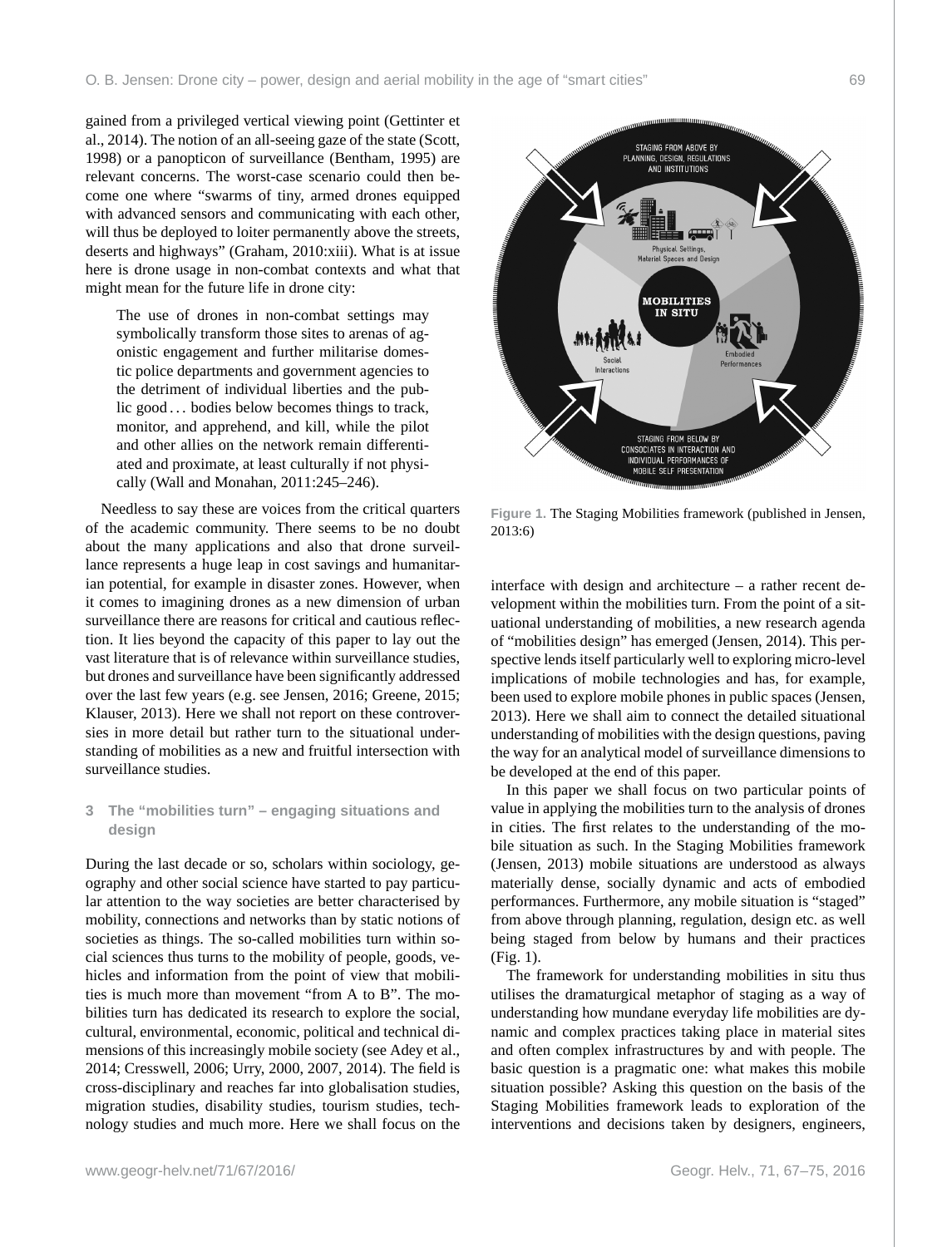architects and many others. The accompanying pragmatic question within mobilities design is thus as follows: what design decisions and interventions afford particular mobile situations? (Jensen, 2014). Therefore, equipped with the situational understanding of mobility and its intimate connection to design, we may start to go into more detail of particular relevance to drones and other mobile surveillance technologies. In relation to the situational model of mobilities analysis, one particular feature becomes detrimental. This is what we may term the situational "stretchiness" (Jensen, 2013). By this the changes from personal face-to-face distance, to communication through visual gestures within visual sight or shouting within ear's reach, to distantly mediated technologies like phones, internet and satellite supported communication are meant. What takes place is a transformation of the "proximity–connectivity nexus" through which senses of scale are altered. This is defined as follows:

The proximity–connectivity nexus is the new dialectical and dynamic relationship between physical co-presence and mediated connections across time and space and how this affects mobile situations. Connections and distances have been influencing each other for a long time, but now the networked technologies ... create a new and dynamic interface and mediation, or . . . a "nexus". This equals the distinction between topography (proximity) and topology (connectivity) (Jensen, 2013:136).

What is happening with the advent of digitally mediated technologies is that the former need to be proximate (close face-to-face distance) in order to connect (communicate) has been transformed into a situation where we "carry networks across time and space" (Jensen, 2013), thus "stretching" the situation as it were.

Smart city technologies interface with these new mediated situations at different levels, and drone technology offers a new highly mobile dimension of feedback communication. An example of the changed proximity–connectivity nexus through the use of drones is reported in an article in the journal *WIRED* by Allen McDuffee. Accordingly drones will, besides handling bombs and cameras, provide a new feature which has been explored by DARPA (The Defence Advanced Research Projects Agency of the United States Department of Defence). DARPA is now exploring how to utilise drones to carry mobile Wi-Fi hotspots with an equivalent of 4G smartphone connectivity to battlefields in remote areas where internet provision is bad or even missing. The drones will be providing troops with high-quality communication infrastructure in sites and zones where such features are missing (WIRED 15 April 2014). We may also think of real-time, drone-provided data in, for example, emergency rescue operations as an example of increased situational stretchiness where the altering of the proximity–connectivity nexus is the

outcome. Therefore, the one main lesson from the situational mobilities framework is to understand the repercussions of drone technology on the changed dynamics and stretchiness of the situation.

The second main lesson to derive from the framing of the mobilities in relation to understanding drones as urban surveillance technologies connects to questions of design and architecture. Under the heading of mobilities design (Jensen, 2014), this theme throws light on the design decisions and interventions affording the mobile situation. All technologies affording contemporary urban mobile practices leave long traces in the design and architecture professions. The creation of the built environment facilitating urban mobility is a constant movement towards creating more efficient, safe, reliant, resilient and stimulating infrastructure channels and interchange hubs. For a long time, the application of CCTV, for instance, has been acknowledged as a more or less permanent feature of the built environment (from shopping malls to airport terminals to public spaces). In addition, the physical layout of buildings and urban spaces may lend themselves to low-tech surveillance. Here the most famous articulation of this principle is Jane Jacob's advocacy for "eyes on the street" as the most important and security-creating feature of urban spaces (Jacobs, 1961). In more specific terms relating to this paper, the advent of drones is expected to have repercussions for urban design, architecture and mobilities design.

One of the most imaginative articulations of these mobility design issues and their connections with drone surveillance comes from the design company Superflux Lab. In different art projects they explore the ramifications of drone technologies in the future urban landscape. The co-founder Anab Jain explains their work on the two projects Drone Aviary and Civic Objects in an interview with the web-based Center for the Study of the Drone in the following manner:

The drone is a representation of a wider interest in thinking about how we might live with such technology in the near future . . . our intent is to raise questions about who owns airspace and what a civic space is when it comes to airspace. What are the infrastructural frameworks and networks that will need to be created for these drones to fly in cities? . . . We are interested in how as the network becomes physical, each drone becomes a node in the network, and suddenly the invisible network starts to become visible through these flying machines. Unlike buildings and roads and bridges, you're talking about no-fly zones, geofencing, and charging stations, none of which will actually be visible. But it's this sort of vertical geography, how do you dig into that, how do you design it, what is its relationship to the rest of our built environment. There are so many unanswered questions about this technology (Jain, 2015).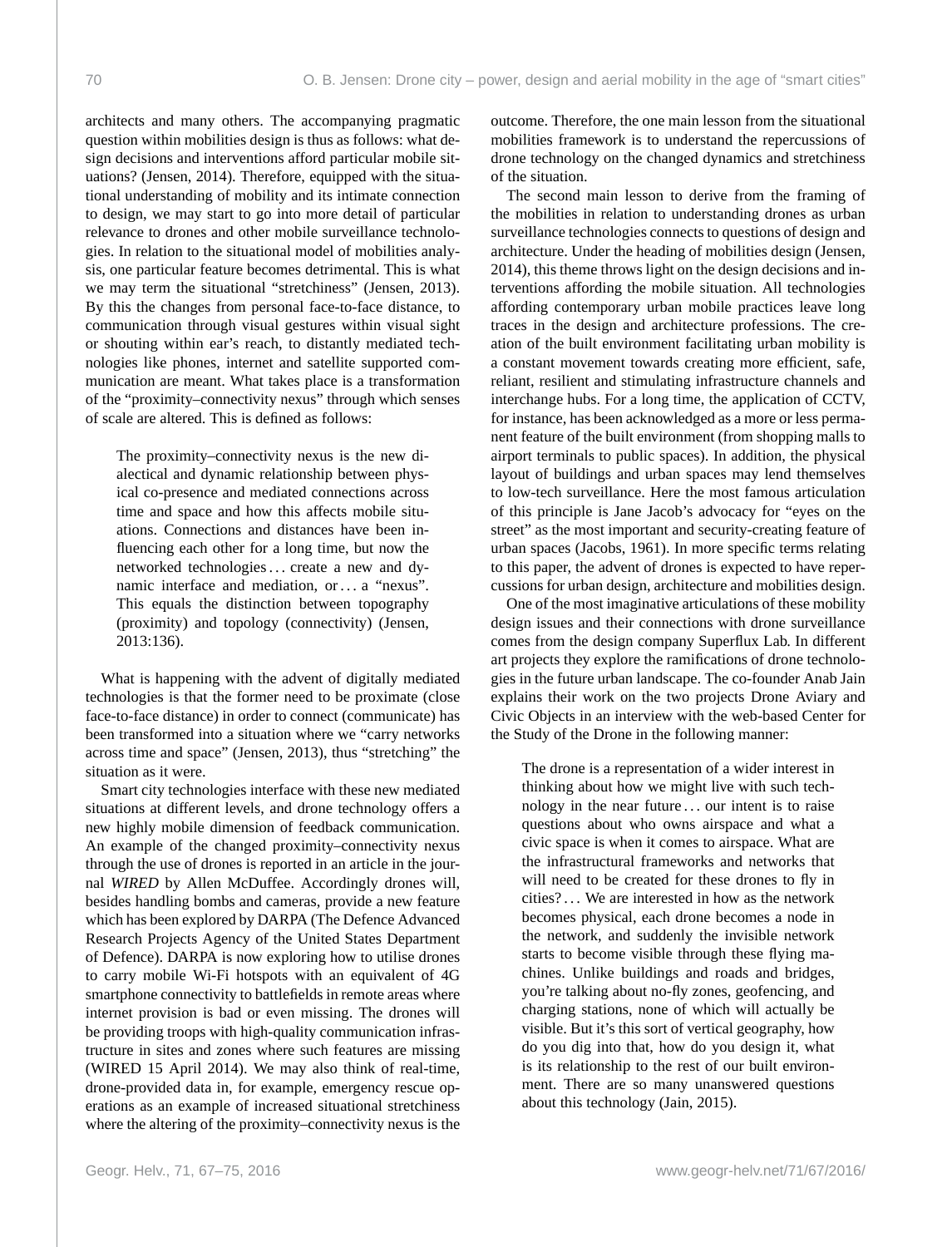Despite the fact that some of the Superflux Lab projects have not materialised, the pertinence of the questions asked and the relevance of the public outreach through these art projects, installations, exhibitions and film is appreciated.

The invisible paths regulating drone mobility are like the fly routes organised and controlled for air traffic that we know. However, closer to the urban scale and even within buildings, urban flight paths for drones raise a number of issues. One, obviously, is safety, both in terms of drone versus drone (a proverbial set of traffic rules for drones), but also for humans and the environment, as crashing drones may create safety issues. Another issue is privacy. The company NoFly-Zone [\(http://noflyzone.org\)](http://noflyzone.org) already offers protection against overflying drones. The system is very simple: one reports an address to the company website and when the drone manufacturer (and user) updates their software, the drone will automatically avoid entering such predefined no-fly zones. Important infrastructures such as airports and even the White House allegedly should be on the lists already. Surely these regulatory frames may be hacked, since a drone is basically a "flying computer" (Goodman, 2013). Some urban designers have started to speculate on how zoning and urban land use plans may look in a city of drones. This is for example the case with Mitchell Sipus who has developed a test scenario for three-dimensional drone zoning for Chicago (Spius, 2014). In relation to urban design, the drones in fact articulate the need for further three-dimensional understanding of cities, since many planners have perceived the city by and large on a two-dimensional surface (plan). With the advent of drones, the voids and volumes in-between the buildings become subject of a new spatial imagination which needs to be thought about both in plan (two dimensions) and section (three dimensions) in order to appreciate what Jain termed a "vertical geography". Here the bourgeoning insights from mobilities design seem to be obvious touchpoints if we are fully to understand urban drone surveillance. Rawn puts it as follows:

In everything from the design of skyscraper facades with integrated drone landing pods, to invisible urban infrastructure for government zoning, to the nuanced design of private residences, it is clear that the technological revolution sparked by drones will have widespread architectural ramifications (Rawn, 2015).

The complexity of mobilities design reaches beyond traditional design disciplines and professions and into engineering, systems design, service design, and much more which is outside the scope of this paper. Next to pointing towards mobilities design, these issues also connect to discussions of volume, verticality and three-dimensionality within human and political geography (e.g. Elden, 2013; Klauser, 2010; Graham, 2016; Weizman, 2006). The theoretical and conceptual work of Elden is especially relevant here. As he asks

what would happen if we move our conceptual understanding from area (two dimensions) to volume (three dimensions), he connects not only to the political and philosophical literature within human geography, but indeed also to key issues within mobilities design, with its focus on voids, volumes and materialities (Jensen, 2014). Elden uses the work of Sloterdijk to establish this connection and argues the following: "what is striking about Sloterdijk's work is the way that he tries to think space seriously as a volume, with three dimensions, rather than merely an area" (Elden, 2013:36). Such lessons of "volumetric thinking" connect very well to the mobilities design agenda, with one of its focuses being on learning from design and architecture. Besides creating connections across academic areas, the emergence of drone surveillance actualises a rethinking of cities and mobile situations. Here we use drone surveillance as a "prism" for this discussion. Put differently, drone surveillance pushes theoretical reflection in cities and mobilities towards what we would term threedimensional thinking. This, however, is indeed a part of the architectural reflections within mobilities design.

We shall now move from the design discussion and into a first attempt to create a situation-based analytical framework for comprehending urban drone surveillance. This we will do by launching a model of six dimensions of surveillance.

# **4 Six dimensions of surveillance – towards a situational stratification model**

What is unique about drones as new tools for urban surveillance? The main feature is that the sensor is mobile in itself and that this affords versatile real-time information gathering. This, however, also means that a drone within an urban surveillance assemblage contributes to a stretching of the mobile situation as we need to include the mobile unmanned aerial vehicle hovering above the situation on the ground. With this background we want to propose a first and rather tentative model of the stratifications or dimensions of surveillance that must be appreciated when investigating urban drone surveillance.

# 4.1 Dimension 1: Copresent humans

This is the most common of all surveillance situations and may be evident in the case of the police officer "on the beat" or the alert copresent citizen. At this level we are dealing with human–human copresent situational surveillance. The many accounts of shadowing within fiction and detective stories may also be thought of here. The key feature in this dimension is humans watching humans from equal viewing positions. In other words, we are dealing with surveillance conducted from the same vertical position.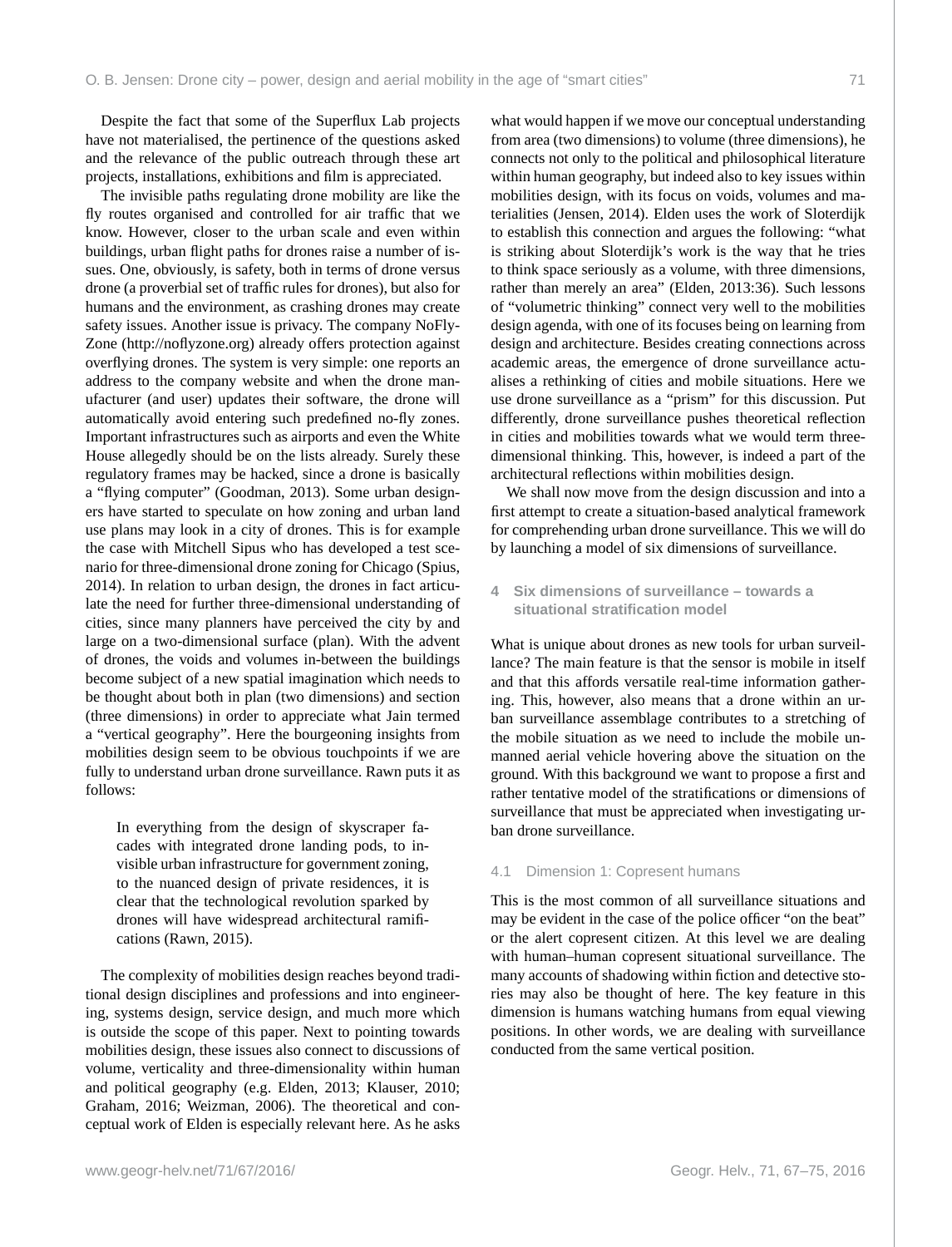# 4.2 Dimension 2: Eyes on the street

The second dimension is the classic community surveillance by concerned and engaged fellow citizens. We have named this "eyes on the street" in homage to Jane Jacobs (1961) who argued that shopkeepers and inhabitants of urban neighbourhoods actually are very important surveillance actors (Jacobs, 1961). We may think of the shopkeeper looking out the window or the people gazing out the window from above (in the latter case the privileged position comes from the vertical difference in viewing point and is thus an example of a static form of aerial viewing power).

# 4.3 Dimension 3: CCTV

The third dimension is simply termed CCTV after closed circuit television technology that has been the predominant form of urban surveillance technology in many cities across the world for many years. The most important feature in this context is that we are dealing with fixed sensors (cameras) connected to systems feeding situational surveillance information to either a remotely located human operator looking at a screen, or to social signalling processing (SSP) software and a database that sort and filter the data (SSP is an emerging field of research applying computer vision software for facial recognition, body language identification etc.; see Vinciarelli et al., 2009). The CCTV dimension of surveillance may thus rely on a human operator or they may be fully automated through systems of machine-to-machine communication.

#### 4.4 Dimension 4: Digital network technologies

With the advent of smartphone technologies and portable computer power, the fourth dimension of surveillance deals with digital network technologies. Through the interface and enrolment in various networked systems (some of a voluntary nature, as when we download an application in order to experience a city as tourists), phones and computers are tracked through internet connections. We may however also include here more local types of digital surveillance such as Bluetooth-based sniffer systems, tracking phones with activated Bluetooth systems. Equally relevant for the fourth dimension are the digital traces left either when we visit websites leaving IP identification, or when we pass through the grid and cells of mobile communication systems (Wi-Fi or 3G/4G masts). Traces picked up through digital networked surveillance systems feed into databases often with large data sets, where it may take algorithms to establish identification and pattern recognition. The general feature here is again the static and fixed placement of the sensor infrastructure as well as the fact that there is an amount of machine-tomachine communication even if humans enter "the loop" at some point to access, analyse or make decisions in accordance with the data. The fourth dimension of surveillance may either rely on local infrastructure systems (e.g. Bluetooth sniffers, radio-frequency identification (RFID) or Wi-Fi) or it may rely on satellite communication affording and facilitating its operations.

#### 4.5 Dimension 5: Drone surveillance

This brings us to the fifth dimension of this tentative stratification model. The unmanned aerial vehicles (drones) represent a mobile tracking and surveillance scenario, creating a very versatile and situational flexible surveillance system. A surveillance drone may either report real-time situational surveillance data to a remotely placed human operator, or it may feed data into a database system, applying social signalling software (as dimension three). Dimension five is similar to dimension four in that it relies on mobile sensors, but the surveillance technology itself is mobile and controlled (either by a human pilot or fully automated) in dimension five. This dimension represents the most complex and sophisticated surveillance situation of the six dimensions.

# 4.6 Dimension 6: Satellite surveillance

It should also be mentioned that there is a final type of mobile surveillance technology which is also defined by the sensor's own mobility. Here we are thinking of satellite surveillance. However, even though the details of satellite images are impressive, the versatile operation of a moveable drone close to an actual situation outsmarts the satellite surveillance technology in terms of agility and situational sensitivity.

A few remarks might be called for in relation to this stratification model. There are of course some commonalities across the dimensions of surveillance. For example we find big data and aggregated data present in dimension 3–6. Another thing is obviously that it is a tentative analytical framework whose applicability and usability for empirical research may still need to be tested. Moreover, there is an emerging trend of self-surveillance ("sousveillance") in which the subject self-engages him- or herself in self-monitoring practices. Such personalised uses of e.g. drone surveillance ("dronies" is the term for a mobile-drone-facilitated selfie) have also not been addressed in the model so far (this would surely be possible but lies outside the scope of this paper as the interest is in others' – systems or peoples' – surveillance interest). Additionally, we may note that the model is a heuristic tool based on the insights from the situational mobilities framework which has not been developed for drone analysis as such. Fourthly, and most importantly, the dimensions of the model are an abstraction and they may obviously all be found in one and the same situation, creating rather complex mediated situational dynamics. This is precisely the point with the terminology of dimensions. These are abstractions and we may imagine them being copresent within complex geographies of surveillance.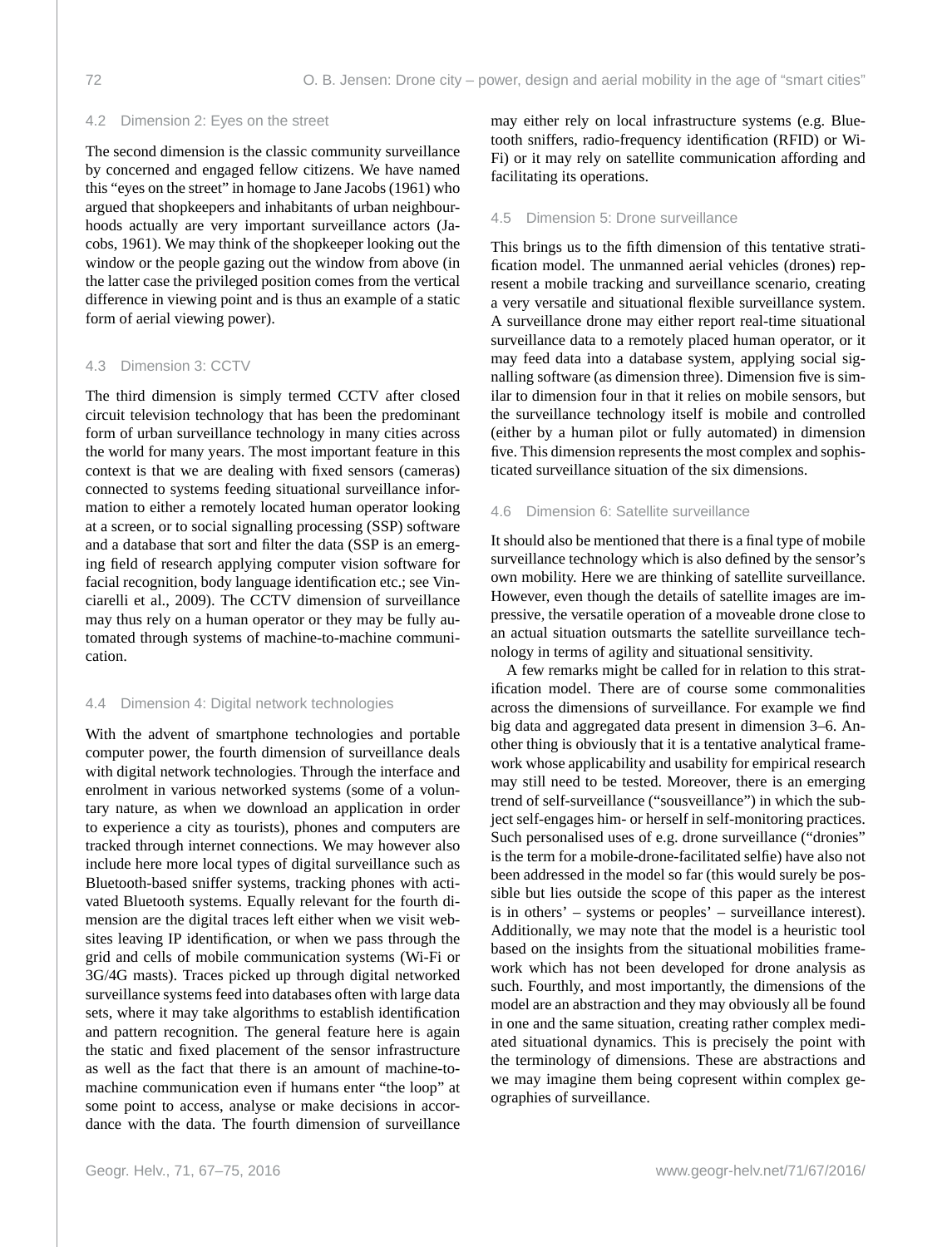#### **5 Concluding remarks and future perspectives**

From this heuristic exercise in identifying different dimensions of situational surveillance, we may try to tie the threads together a bit. We saw earlier that the smart city or what we term here as feedback urbanism utilises the increasing amount of real-time information and may do so in various circuits of data circulation. Drone surveillance technology is obviously very utile in relation hereto. Secondly, we saw that the mobilities turn has the potential of offering us a vocabulary in which the situational dynamics of mobile practices are addressed. Furthermore, the link to mobilities design suggests that we need to pay attention to how technologies, as part of the material and three-dimensional context of social practices, may afford (or prevent) particular practices. The design decisions and interventions enrol as an actor into the situation in a network of things, people, buildings, volumes, infrastructures and more or less well-defined cultural scripts for the situation. With the notion of staging, we see that multiple everyday life situations are staged by systems and regulations, as well as by intentions and human affect. It is in this rather complex setting that any surveillance technology focusing on the actual situation must be comprehended. Here, we find different dimensions of human–human versus machine-to-machine interaction. Additionally there are differences in the physical "viewing position" which make a difference to the type of surveillance. Most predominant in this context is of course the actual technology; this paper's focus on drones has been a first attempt to understand how we may include a flying device far from the face-to-face level that we normally understand as a defining characteristic of the situation. The solution to this issue is found in the situational mobilities perspective with its notion of the proximity– connectivity nexus and its sensitivity to the stretchiness of the situation. The mobile drone is enrolled into the situation with significant effects for systems of surveillance that are of interest to city governance as well as to commercial actors, as well as for those who do not respect legal and regulatory frameworks, such as those involved in organised crime. Whether this technology is also advantageous for the "third sector" of the city, namely citizens within civil society, is a different question. In other words, are drones for civil society? Alternatively, are these primarily technologies for "seeing like a state" (Scott, 1998)? It is beyond doubt that drone data may be applied by communities and citizens but the question that defines this is ultimately one of regulation. Will citizens be allowed to utilise real-time drone surveillance data? For now this seems rather unlikely, at least if we are thinking of state sanctions and legal approval. However, there are many examples of empowering drone usage, as for instance when protesting citizens utilise drone surveillance to monitor and document police violence or excessive use of force. From media coverage of the riots at Taxim Square in Istanbul, Turkey, to eastern European urban protesters, to the recent Hong Kong demonstrations, drone surveillance has

proved its potential in unmasking power abuse; especially the YouTube web channel "Truth Locator" has displayed numerous examples hereof.

Following from this, more research is to be done. One thing would be to criticise and refine the situational surveillance framework presented here. This may be done by adding new technological insight or by deepening the understanding of the relationship between the dimensions. In addition, empirical research exploring how drone data at the very practical level feed into situations is very important. This matches the necessity for more detailed, everyday-life-oriented ethnographies exploring the consequences of (drone) surveillance (see Green and Zurawski, 2015; Klauser, 2010). Here the mobile and situational ethnographical accounts seem an obvious research strategy to follow; and studies of professions relying on real-time drone data may be executed (e.g. police officers, paramedics or utility maintenance workers). For a while, however, we may have more difficulties in engaging with the non-professional use of drone data. One place to start developing this research may though be amongst the many recreational uses of drones, even though these are restricted from the dense urban settings that are ultimately of interest if the topic is urban surveillance systems.

As with the advent of any technology the presence of drones triggers a number of issues: are drones the future of urban information and surveillance infrastructure? Will drones patrol cities and urban neighbourhoods in the future? How will this be controlled and regulated, and what will such mobile surveillance mean for urban life? Will mobile drone surveillance be confined to state agencies, or will private businesses and citizen also be able to apply these technologies? With drones we are facing a highly flexible and versatile surveillance technology, which when applied to urban surveillance (and when social recognition software is provided), may become even more contentious. Already, the issue of CCTV systems applying social recognition software begs questions of how one becomes a person of interest and how particular algorithms verify identification and authenticity. Such power-technical questions will not become less important or complex with the addition of the "fifth dimension" of drone surveillance to future urban spaces. What happens with our cities if the fifth dimension of surveillance becomes institutionalised as a standard operation procedure of surveillance? Seen from the point of view of the state apparatus, this means new and unseen potential for crowd control and surveillance. Seen from the point of view of the citizen, this means the end of public space as we know it. One thing for certain, however, is that we have only seen the beginning of how drones may affect issues of power, design and aerial mobility in the age of smart cities.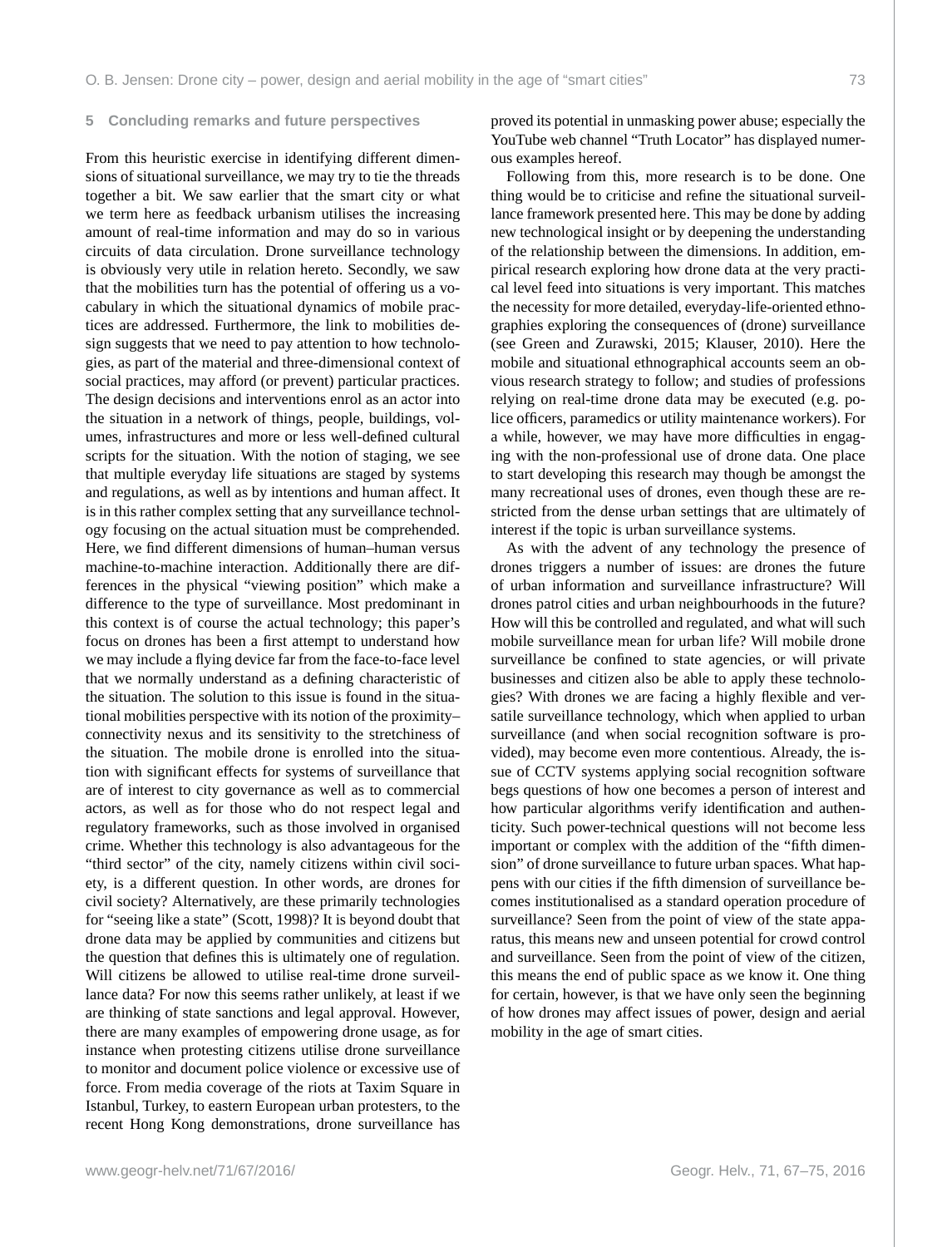**Acknowledgements.** The author wishes to thank Francisco Klauser for organising the research workshop "Power and Space in the Drone Age" at Neuchâtel University, in September 2015, from which this paper is a result. The author also wishes to thank two anonymous reviewers for very constructive comments.

#### Edited by: B. Korf Reviewed by: two anonymous referees

#### **References**

- Adey, P., Bissell, D., Hannam, K., Merriman P., and Sheller, M. (Eds.): The Routledge Handbook of Mobilities, London, Routledge, 2014.
- Batty, M., Axhausen, K., Fosca, G., Pozdnoukhov, A., Bazzanil, A., Wachowicz, M., Ouzounis, G., and Portugali, Y.: Smart Cities of the Future, Working Paper no. 188, 12 October 2012, ISSN: 1467-1298, Centre for Advanced Spatial Analysis (CASA), UCL, London, 2012.
- Bentham, J.: The Panopticon Writings, London, Verso, [1787] 1995.
- British Ministry of Defence: Joint Doctrine Note 2/11, The Uk Approach To Unmanned Aircraft Systems, Joint Doctrine Note 2/11 (JDN 2/11), 30 March 2011.
- Brynskov, M., Halskov, K., and Kabel, L.: Byens Digitale Liv/Digital Urban Living, Aarhus, Forlaget Ajour, 2012.
- Capelli, L. (Ed.): City Sense, Shaping our environment with realtime data, Barcelona, Actar, 2012.
- Chamayou, G.: A Theory of the Drone, New York, The New Press, 2014.
- Cresswell, T.: On the Move. Mobility in the Modern Western World, London, Routledge, 2006.
- Elden, S.: Secure the volume: Vertical geopolitics and the depth of power, Political Geography, 34, 35–51, 2013.
- Finn, R. L. and Wright, D.: Unmanned aircraft systems: Surveillance, ethics and privacy in civil applications, Computer, Law & Security Review, 28, 184–194, 2012.
- Foucault, M.: Society Must be Defended, Lectures at the College de France, 1975–1976, London, Allen Lane, 2003.
- Gettinter, D., Michell, A. H., Pasternack, A., Koebler, J., Musgrave, S., and Ranking, J.: The Drone Primer. A Compendium of Key Issues, New York, Center for Study of the Drone, Bard College, 2014.
- Goodman, M.: A view from the unfriendly skies: How criminals are using drones, avaialbe at: [http://blog.ted.com/2013/11/21/](http://blog.ted.com/2013/11/21/attack-of-the-drones-a-view-from-the-unfriendly-skies/) [attack-of-the-drones-a-view-from-the-unfriendly-skies/](http://blog.ted.com/2013/11/21/attack-of-the-drones-a-view-from-the-unfriendly-skies/) (last access : 21 November 2014), 2013.
- Gordon, E. and de Souza e Silva, A.: Net Locality, Why Location Matters in A Networked World, Chichester, Wiley-Blackwell, 2011.
- Graham, S.: Cities under Siege, The New Militarization of Urbanism, London, Verso, 2010.
- Graham, S.: The Politics of Verticality, London, Verso, in press, 2016.
- Graham, S. and Marvin, S.: Splintering Urbanism. Networked infrastructures, technological mobilities and the urban condition, London, Routledge, 2001.
- Graham, S. and Hewitt, L.: Getting off the ground: On the politics of urban verticality, Prog. Hum. Geog., 37, 72–92, 2012.
- Green, N. and Zurawski, N.: Surveillance and Ethnography: Researching Surveillance as Everyday Life, Surveillance & Society, 13, 27–43, 2015.
- Greene, D.: Drone Vision, Surveillance & Society, 13, 233–249, 2015.
- Hajer, M. and Dassen, T.: Smart about cities. Visualizing the challenge for 21st Century Urbanism, Rotterdam, NAi Press, 2014.
- Jacobs, J.: The Death and Life of Great American Cities, New York, Vintage Books, 1961.
- Jain, A.: Imagining Our Drone-Filled Future Cities, interview with Center for the Study of the Drone, [http://dronecenter.bard.edu/](http://dronecenter.bard.edu/interview-anab-jain-superflux/) [interview-anab-jain-superflux/,](http://dronecenter.bard.edu/interview-anab-jain-superflux/) last access: 10 July 2015.
- Jensen, O. B.: Staging Mobilities, London, Routledge, 2013.
- Jensen, O. B.: Designing Mobilities, Aalborg, Aalborg University Press, 2014.
- Jensen, O. B.: New "Foucauldian Boomerangs" Drones and Urban Surveillance, Surveillance & Society, 13, in press, 2016.
- Kaplan, C.: Mobility and War: the cosmic view of US "air power", Enviro. Plann. A, 38, 395–407, 2006.
- Kitchin, R. and Dodge, M.: Code/Space, Software and Everyday Life, Cambridge Mass., MIT Press, 2011.
- Klauser, F.: Splintering spheres of security: Peter Sloterdijk and the contemporary fortress city, Environ. Plann. D, 28, 326–340., 2010.
- Klauser, F.: Spatialities of Security and surveillance: Managing spaces, separations and circulation at sport mega events, Geoforum, 49, 289–298, 2013.
- McCullough, M.: Digital Ground. Architecture, Pervasive Computing, and Environmental Knowing, Cambridge Mass., MIT Press, 2004.
- Neocleous, M.: Air Power as Police Power, Environ. Plann. D, 31, 578–593, 2013.
- Offenhuber, D. and Ratti, C. (Eds.): Decoding the City. Urbanism in the Age of Big Data, Basel, Birkhäuser, 2014.
- Rawn, E.: The Three-Dimensional City: How Drones Will Impact the Future Urban Landscape, 1 January 2015, ArchDaily, available at: [http://www.archdaily.com/,](http://www.archdaily.com/583398/the-three-dimensional-city-how-drones-will-impact-the-future-urban-landscape/) last access: 13 July 2015.
- Saif, A. B.: The Drone Eats with Me. Diaries from a City under Fire, London, Comma Press, 2014.
- Scott, J. C.: Seeing Like A State. How Certain Schemes to Improve the Human Condition Have Failed, New Haven, Yale University Press, 1998.
- Shepard, M. (Ed.): Sentient City. Ubiquitous Computing, Architecture, and the future of urban space, Cambridge Mass., MIT Press, 2011.
- Singer, P. W.: Drones, warfare, science fiction and cybercrime, available at: [http://blog.ted.com/2013/11/20/](http://blog.ted.com/2013/11/20/drones-warfare-science-fiction-cybercrime-p-w-singer/) [drones-warfare-science-fiction-cybercrime-p-w-singer/](http://blog.ted.com/2013/11/20/drones-warfare-science-fiction-cybercrime-p-w-singer/) (last access: 21 November 2014), 2013.
- Sipus, M.: Zoning and Urban land use planning for drones, available at: [http://www.thehumanitarianspace.com/2014/08/](http://www.thehumanitarianspace.com/2014/08/zoning-and-urban-land-use-planning-for.html) [zoning-and-urban-land-use-planning-for.html](http://www.thehumanitarianspace.com/2014/08/zoning-and-urban-land-use-planning-for.html) (last access: 14 July 2015), 2014.
- Urry, J.: Sociology beyond Societies. Mobilities for the twenty-first Century, London, Routledge, 2000.
- Urry, J.: Mobilities, Cambridge, Polity, 2007.
- Urry, J.: Offshoring, Cambridge, Polity, 2014.